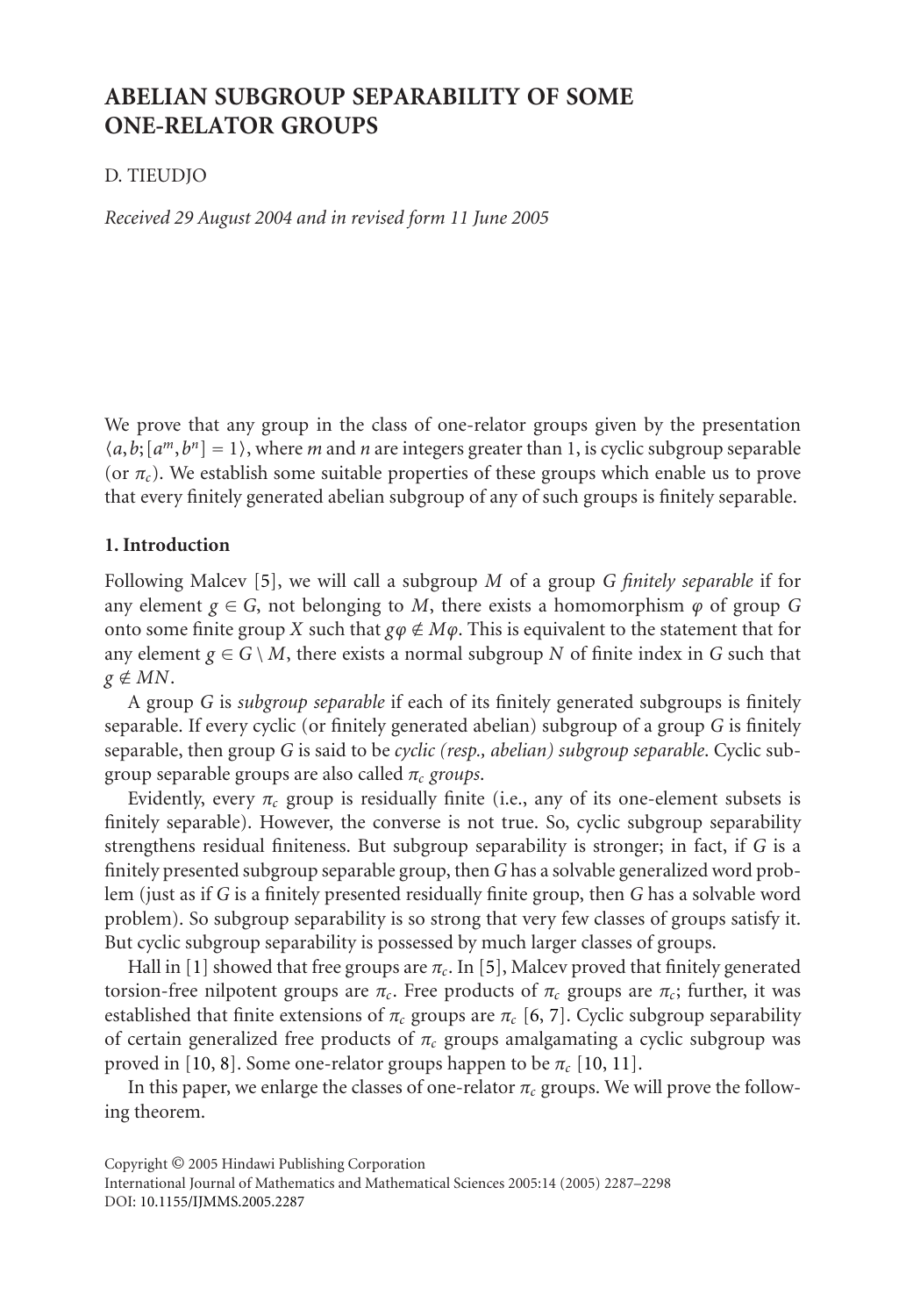<span id="page-1-1"></span><span id="page-1-0"></span>THEOREM 1.1. *Any group*  $G_{mn} = \langle a,b; [a^m, b^n] = 1 \rangle$ , where *m* and *n* are integers greater *than* 1, *is*  $\pi_c$ .

As we will see, any of groups  $G_{mn}$  is a special type of generalized free product of  $\pi_c$ groups amalgamating a finitely generated abelian subgroup. We will establish the following property of these gro[ups](#page-11-4).

THEOREM 1.2. *Every abelian subgroup of any of groups*  $G_{mn}(m, n > 1)$ *, which contai[ns](#page-11-7) a cyclically reduced element of length greater than 1, is cyclic.*

Therefore, the next corollary, which is the aim of this paper, is [ob](#page-11-8)vious.

Corollary 1.3. *Every finitely gen[era](#page-11-9)ted abelian subgroup of Gmn, where m and n are integers greater than 1[, i](#page-11-7)s [fin](#page-11-9)itely separable.*

We note that the assertion of the corollary is also valid when  $m = 1$  or  $n = 1$ . Indeed, we can use the results in  $[10]$  or  $[11]$  to see it.

Our interest in the class of groups  $G_{mn}$  is that these groups are "very well behaved." Their residual finiteness is well known; it follows, for example, from the results of [2]. Thus, groups *Gmn* are Hopfian (i.e., each of their surjective endomorphisms is an automorphism) since they are finitely generated and residually finite [4]. Some properties of these groups were considered in [9] where, in particular, the description of their endomorphisms was given.

The proofs in [2, 9] made use of the presentation of group *Gmn* as amalgamated free product. The same presentation will be the crucial tool in the proof of the results stated above.

#### **2. Preliminaries on amalgamated free products**

We recall some notions and properties concerned with the construction of free product  $P = (X * Y; U)$  of groups *X* and *Y* amalgamating subgroup *U*.

Every element  $g \in P$  can be written in the following form:

(I)

$$
g = x_1 x_2 \cdots x_r \quad (r \geqslant 1), \tag{2.1}
$$

where for any  $i = 1, 2, \ldots, r$ , element  $x_i$  belongs to one of the free factors *X* or *Y* and if  $r > 1$ , any consecutive  $x_i$  and  $x_{i+1}$  do not belong to the same factor *X* or *Y* (nor the amalgamated subgroup *U*). Any such form of element *g* is called *reduced*.

In general, an element of group  $P = (X * Y; U)$  can have more than one reduced form. Further if  $g = y_1 y_2 \cdots y_s$  is one more reduced form of *g*, then  $r = s$  and, for any  $i =$  $1, 2, \ldots, r$ ,  $x_i$  and  $y_i$  belong to the same factor *X* or *Y*; more precisely, there exist elements  $u_0, u_1, \ldots, u_r$  of *U* such that

(II)

$$
x_i = u_{i-1}^{-1} y_i u_i \quad (1 \le i \le r) \ u_0 = u_r = 1. \tag{2.2}
$$

Thus, any two reduced forms of an element *g* of a group  $P = (X * Y; U)$  have the same number of components, which we will call the *length* of element *g* and denote by *l*(*g*).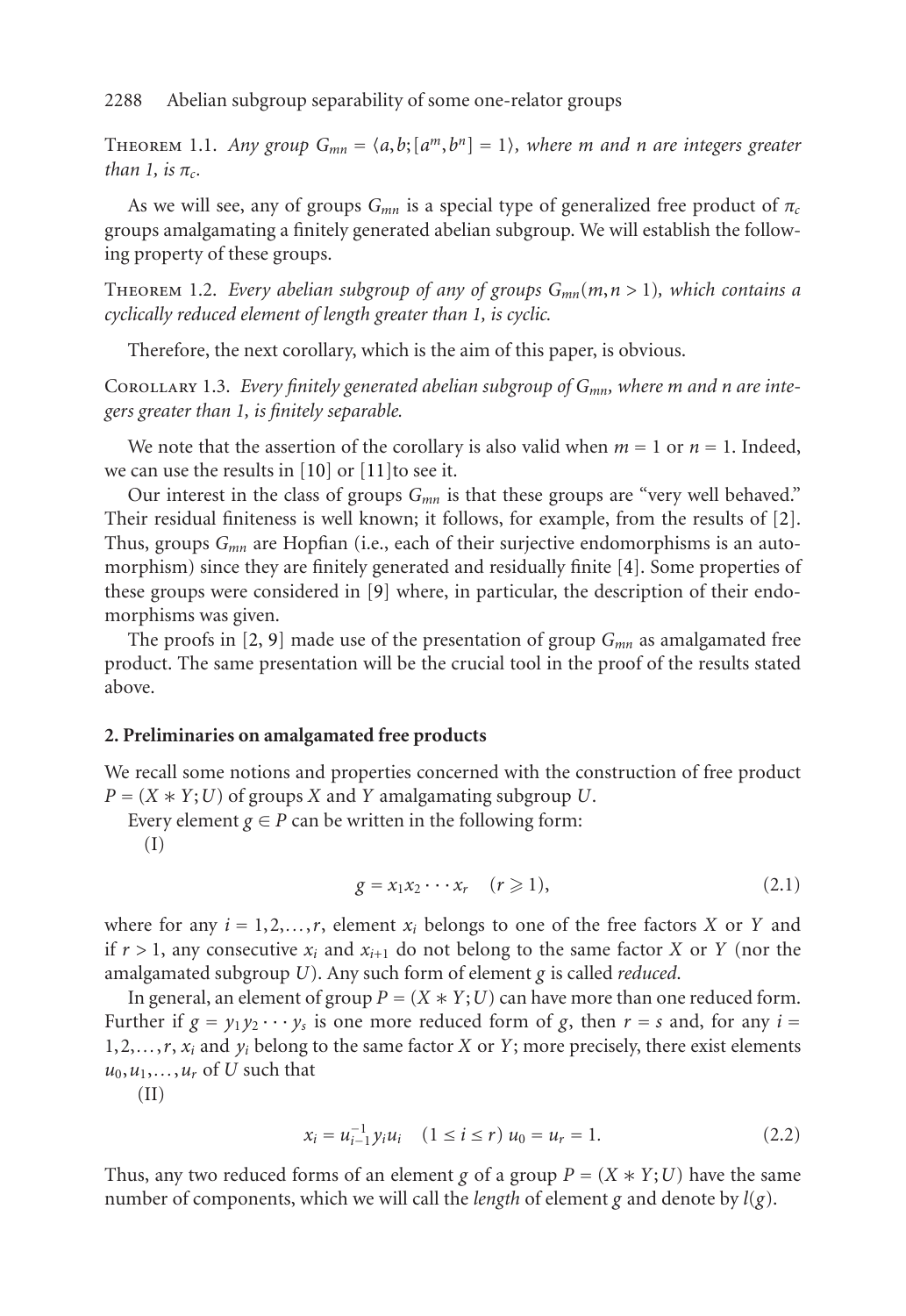*Remark 2.1.* The length of an element introduced here is different from that in [3]. Here, elements of length 1 are elements of the free factors, whereas elements of the amalgamated subgroup have length 0 according to [3].

An element *g* is called *cyclically reduced* if either  $l(g) = 1$  or  $l(g) > 1$  and the first and the last components of its reduced form do not belong to the same factor *X* or *Y*.

In the group *P*, any element *g* which is not cyclically reduced can be written as

(III)

<span id="page-2-0"></span>
$$
g = u \cdot v \cdot u^{-1},\tag{2.3}
$$

where *u* and *v* are elements of *P* with reduced forms  $u = x_1x_2 \cdots x_r$  and  $v = y_1y_2 \cdots y_s$ , and element  $\nu$  is cyclically reduced. In these forms, elements  $x_r$  and  $y_1$  do not belong to the same subgroup *X* or *Y* and if *s* > 1, element  $y_s x_r^{-1}$ , which lies in the same subgroup *X* or *Y* as elements *xr* and *ys*, does not belong to subgroup *U*.

Since a given group *G* is  $\pi_c$  if and only if for every pair of its elements *f* and *g* either  $f =$ *g<sup>k</sup>* for some integer *k* or there exists a normal subgroup *N* of finite index in *G* such that  $f \not\equiv g^t \pmod{N}$  for all integers *t*, we state the following tool, analogous to [10, Lemma 1].

PROPOSITION 2.2. Let  $P = (X * Y; U)$  be the free product of groups X and Y amalgamating *subgroup U. Let*  $f, g \in P$  *such that*  $f = x_1x_2 \cdots x_r$  *and*  $g = y_1y_2 \cdots y_s$ *. If*  $f$  *is reduced and* g is cyclically reduced, then  $f \in \langle g \rangle$  only under the following conditions.

(1) *Elements*  $f$  *and*  $g$  *belong to the same free factor*  $X$  *or*  $Y$  *and the equality*  $f = g^k$  *is satisfied in that free factor, for some integer*  $k \neq 0$ *.* 

(2) *Elements f and g belong to different subgroups X and Y and the equality*  $f = g^k$  *is satisfied in the amalgamated subgroup* U, for some integer  $k \neq 0$ .

(3)  $l(f)$ ,  $l(g) > 1$  *and*  $l(g)$  *divides*  $l(f)$ *; in this case, if*  $f = g<sup>k</sup>$  *for some positive integer*  $k \neq 0$ , then  $r = ks$  and there exist elements  $u_0, u_1, \ldots, u_{ks}$  of subgroup U such that (P)

$$
x_i = u_{i-1}^{-1} y_i u_i, \quad \text{for } i = 1, 2, \dots, ks, \text{ where}
$$
  

$$
y_j = y_{j+ls} \quad \text{for } j = 1, 2, \dots, s, \ 0 \le l \le k - 1, \ u_0 = u_{ks} = 1.
$$
 (2.4)

*If integer k is negative, then similar equations hold when replacing elements*  $y_{ks}^{-1}$  *by*  $y_1$ *,*  $y_{ks-1}^{-1}$ *by y*2*, and so on.*

*Proof.* Let  $f = x_1 x_2 \cdots x_r$  be reduced and let  $g = y_1 y_2 \cdots y_s$  be cyclically reduced. If  $s =$  $l(g) > 1$ , then for any integer  $n \neq 0$ ,  $l(g^n) = |n| \cdot l(g)$ . Therefore, if  $f = g^k$  for some integer  $k \neq 0$ , then either  $l(f) = l(g) = 1$  or  $l(f) > 1$  and  $l(g) > 1$ .

Consequently, we have the following possibilities.

*Case 1.*  $l(f) = l(g) = 1$ .

*Subcase i.* Elements *f* and *g* can belong to the same free factor *X* or *Y*, and hence the equality  $f = g^k$  takes place in this factor. This corresponds to case (2) in the proposition. *Subcase ii.* Let elements *f* and *g* belong to different factors. For example, let  $f \in X$  and *g* ∈ *Y*; then  $g^k$  ∈ *Y* and  $X$  ∋  $f$  =  $g^k$  ∈ *Y*, thus  $f$  =  $g^k$  ∈  $X$  ∩  $Y$  = *U*. The equality  $f$  =  $g^k$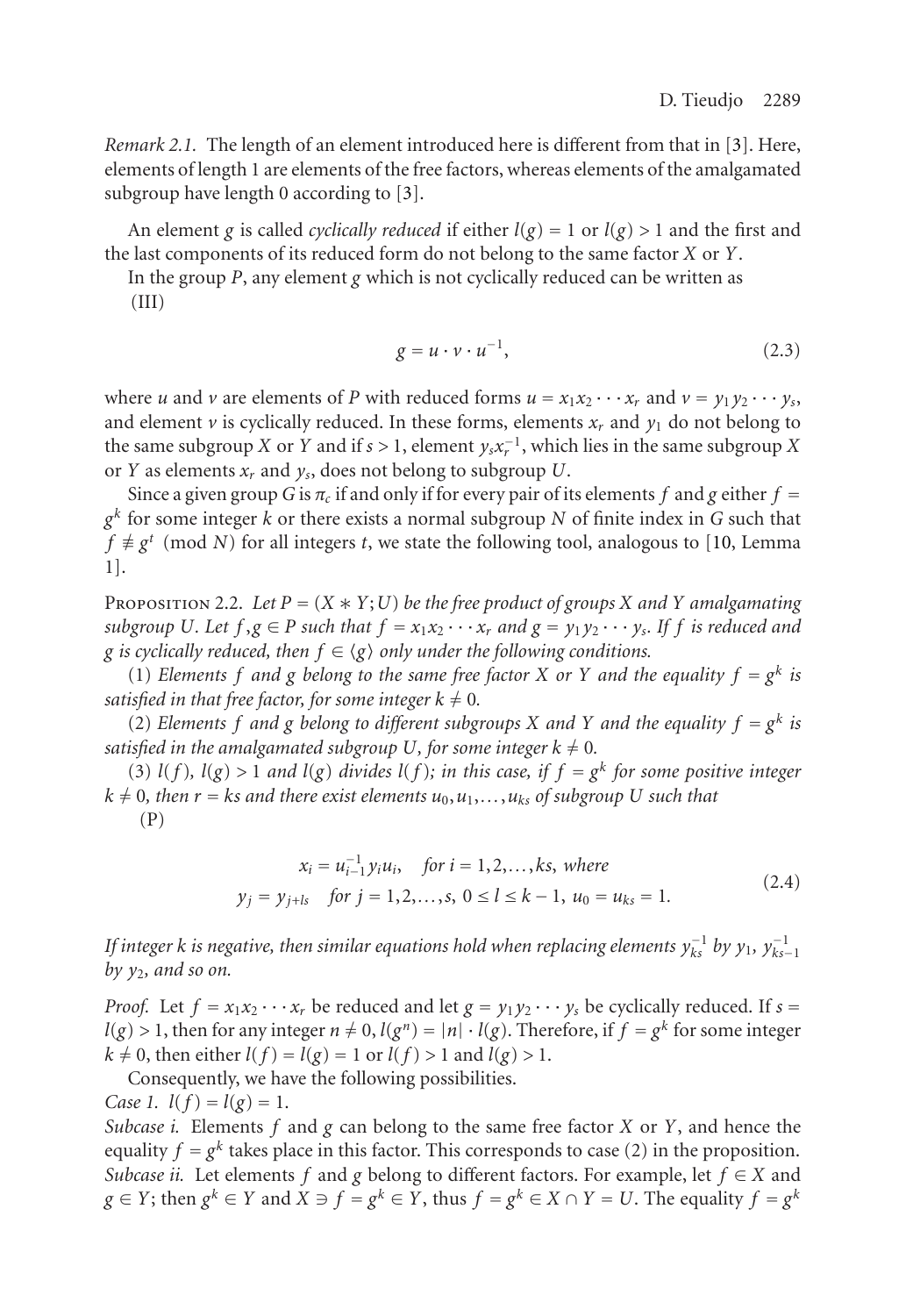now holds in the amalgamated subgroup *U* of the group *P*. Hence, (2) in the formulation of the proposition is satisfied.

*Case 2. l*(*f*) > 1 and *l*(*g*) > 1.

Since *g* is cyclically reduced,  $g^k$  is cyclically reduced and  $l(g^k) = ks$ . So, the equality  $f = g^k$  implies that  $r = ks$  and

<span id="page-3-0"></span>
$$
x_1x_2\cdots x_r = y_1y_2\cdots y_sy_1y_2\cdots y_s\cdots y_1y_2\cdots y_s, \qquad (2.5)
$$

which we can write as

(∗)

$$
x_1 x_2 \cdots x_r = y_1 y_2 \cdots y_s y_{s+1} y_{s+2} \cdots y_{ks}, \qquad (2.6)
$$

where  $y_j = y_{j+k}$  for  $j = 1, \ldots, s$  and  $0 \le l \le k - 1$  $0 \le l \le k - 1$ . So, by applying conditions of equalities (2.2), there exists a sequence of elements  $u_0$ ,...,  $u_{ks}$  of subgroup *U* such that

$$
x_i = u_{i-1}^{-1} y_i u_i, \quad \text{for } i = 1, \dots, ks, \qquad u_0 = u_{ks} = 1. \tag{2.7}
$$

Thus,  $x_i = u_{i-1}^{-1} y_i u_i$  for  $i = 1, 2, ..., k$ s, where  $y_j = y_{j+l}$ , for  $j = 1, 2, ..., s$  and  $0 ≤ l ≤ k - 1$ , and  $u_0 = u_{ks} = 1$ . So, case (3) in the formulation of the proposition is satisfied.

If integer *k* is negative, then replacing in (2.6) elements  $y_{ks}^{-1}$  by  $y_1$ ,  $y_{ks-1}^{-1}$  by  $y_2$ , and so on, we obtain equations similar to  $(2.4)$ . Hence, the proposition is proven.

## **3. Structure and some subgroups and quotients of groups** *Gmn*

We now establish some preliminary properties of groups of kind

$$
G_{mn} = \langle a, b; [a^m, b^n] = 1 \rangle, \tag{3.1}
$$

where  $m > 1$  and  $n > 1$ . We begin by describing the construction of such groups as amalgamated free products.

Let

$$
H = \langle c, d; cd = dc \rangle \tag{3.2}
$$

be the free abelian group of a rank 2. We denote by  $\langle x \rangle$  the infinite cycle, generated by element *x*.

We denote by *A* the free product of groups  $\langle a \rangle$  and *H*, amalgamating subgroups  $\langle a^m \rangle$ and  $\langle c \rangle$ , through the isomorphism carrying element  $a^m$  into element  $c$ . Thus, group  $A$ has the presentation

$$
A = \langle a, c, d; cd = dc, a^m = c \rangle.
$$
 (3.3)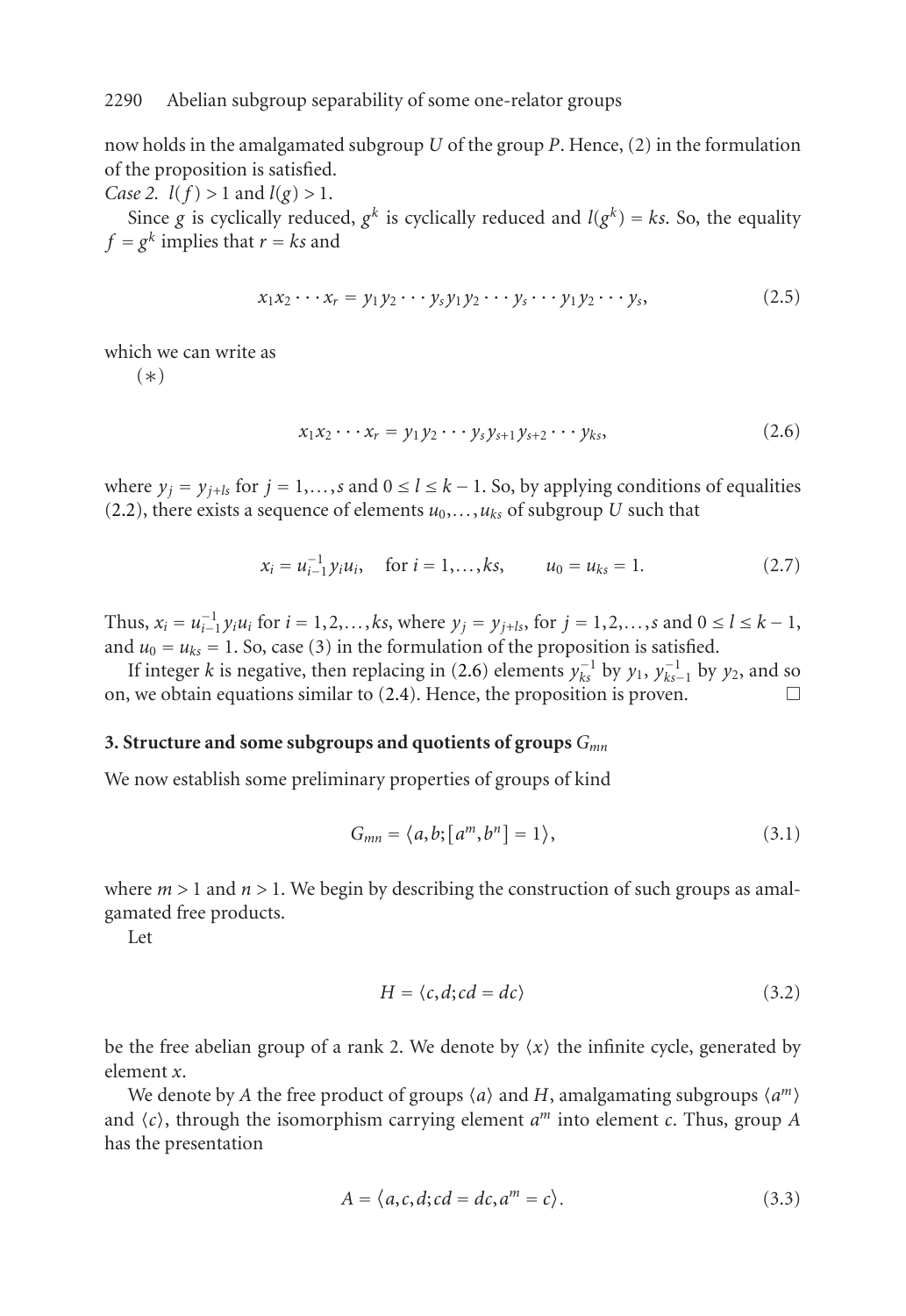Similarly, we define the group

$$
B = \langle b, c, d; cd = dc, b^n = d \rangle,
$$
\n(3.4)

which is the free product of groups  $\langle b \rangle$  and *H*, amalgamating subgroups  $\langle b^n \rangle$  and  $\langle d \rangle$ .

By using Tietze transformations, one proves that the free product of groups *A* and *B*, amalgamating subgroup *H*, coincides with group *Gmn*. Thus,

$$
G_{mn} = (A * B; H), \tag{3.5}
$$

where

$$
A = (\langle a \rangle * H; a^m = c), \qquad B = (\langle b \rangle * H; b^n = d). \tag{3.6}
$$

These notations are fixed everywhere below. So the length of an element should be considered in the decomposition of the indicated group as free product with amalgamated subgroups.

From the decomposition of groups *A*, *B* and *Gmn* as free product with amalgamated subgroup and from the properties of this construction, it follows that these groups are torsion-free. Further, [3, Corollary 4.5] permits to prove, that the center of group *A* coincides with subgroup  $\langle c \rangle$ , the center of group *B* is subgroup  $\langle d \rangle$ , and the center of group *Gmn* is trivial.

Since the amalgamated subgroups in the decomposition of groups *A* and *B* are central in the free factors, it can be checked immediately that the following proposition holds.

Proposition 3.1. *For any element g of group A, not belonging to subgroup H, g*−1*Hg* <sup>∩</sup> *H* =  $\langle c \rangle$ . Similarly,  $g^{-1}Hg \cap H = \langle d \rangle$  for  $g \in B \setminus H$ . In particular, for any element g of A or *B* and any element  $h \in H$ , $g^{-1}hg \in H$  *if and only if*  $g$  *and*  $h$  *commute.* 

Our next goal is to build some subgroups and quotients of group  $G_{mn}$  and examine some of their properties.

Let *t* be an integer greater than 1. We denote by  $H^t$  the subgroup of  $H$ , consisting of elements  $h^t$ , where  $h \in H$ . It is easy to see that the factor group  $H/H^t$ , denoted by  $H(t)$ , is the direct product of two cyclic subgroups of order *t*, generated by elements *cH<sup>t</sup>* and *dH<sup>t</sup>*, respectively. Since the order of *a<sup>m</sup>* in the group  $\langle a; a^{mt} = 1 \rangle$  is also equal to *t*, we can construct the free product

$$
A(t) = (\langle a; a^{mt} = 1 \rangle * H(t); a^m = cH^t)
$$
\n(3.7)

of groups  $\langle a; a^{mt} = 1 \rangle$  and  $H/H^t$  amalgamating subgroup  $\langle a^m = cH^t \rangle$ . Since the canonical homomorphisms of the group  $\langle a \rangle$  onto the group  $\langle a; a^{mt} = 1 \rangle$  and of *H* onto the factor group  $H/H<sup>t</sup>$  coincide on the amalgamated subgroup, (relative to the decomposition of group *A* as amalgamated free product), there exists a homomorphism  $\rho_t$  of group *A* onto group *A*(*t*), extending the indicated canonical mappings.

Similarly,

$$
B(t) = (\langle b; b^{nt} = 1 \rangle * H(t); b^n = dH^t)
$$
\n(3.8)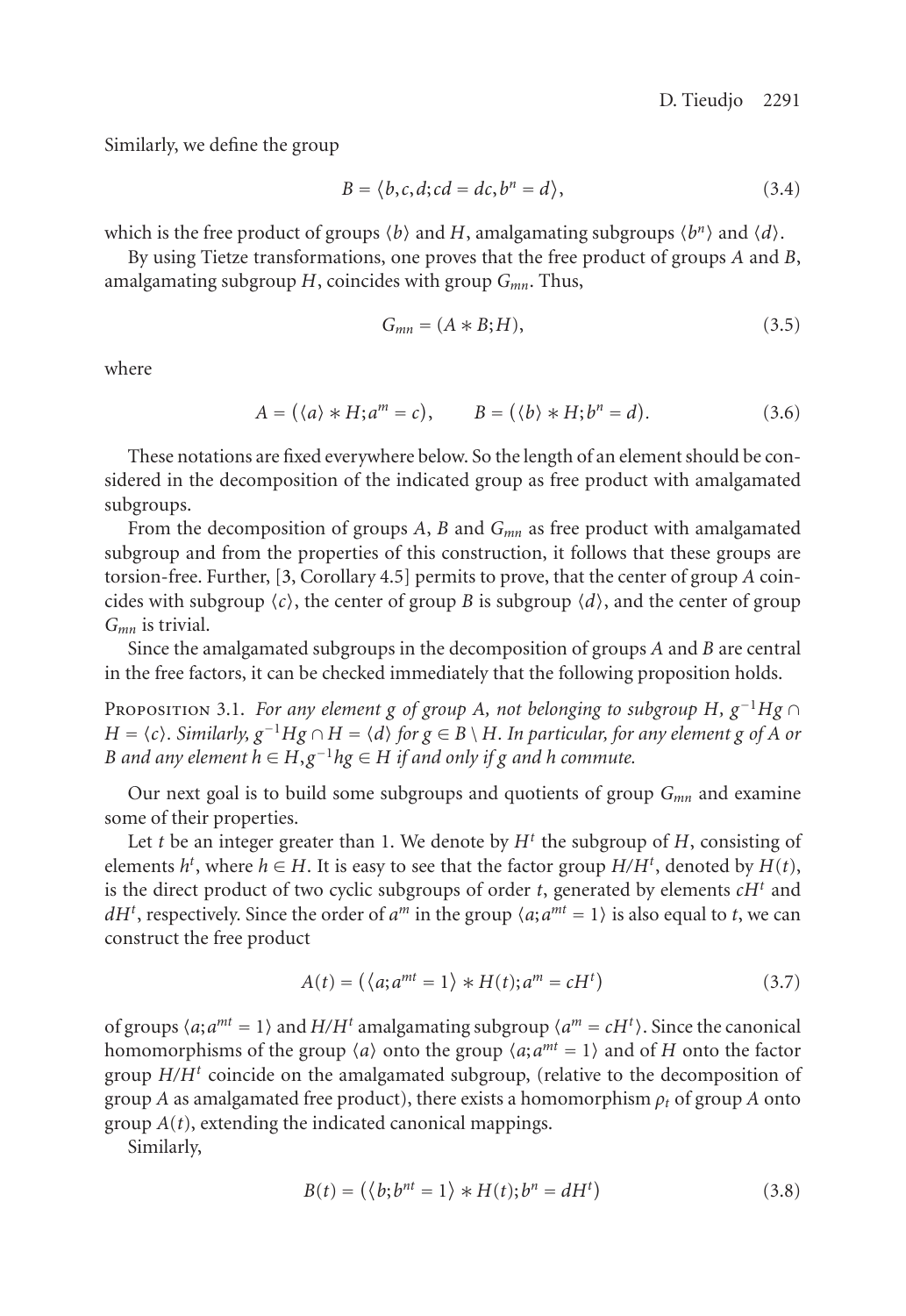is the free product of cyclic group  $\langle b; b^{nt} = 1 \rangle$  of order *nt* and group  $H/H<sup>t</sup>$  amalgamating subgroup  $\langle b^n = dH^t \rangle$ , and the homomorphism  $\sigma_t$  of *B* onto *B*(*t*) extends the corresponding canonical mappings.

Now we introduce and examine the free product

$$
G_{mn}(t) = (A(t) * B(t); H(t))
$$
\n(3.9)

of groups  $A(t)$  and  $B(t)$  amalgamating subgroup  $H/H<sup>t</sup>$ . Since the homomorphisms  $\rho_t$ :  $A \rightarrow A(t)$  and  $\sigma_t : B \rightarrow B(t)$ , clearly, coincide on the amalgamated subgroup *H*, then relative to the decomposition of group  $G_{mn} = (A * B; H)$ , there exists a homomorphism  $\tau_t$ :  $G_{mn} \rightarrow G_{mn}(t)$ , extending the mappings  $\rho_t$  and  $\sigma_t$ .

The following assertions can be easily checked.

PROPOSITION 3.2. *For any homomorphism*  $\varphi$  *of*  $G_{mn}$  *onto a finite group X, there exists an integer*  $t > 1$  *and a homomorphism*  $\psi$  *of the group*  $G_{mn}(t)$  *onto*  $X$  *such that*  $\varphi = \tau_t \psi$ *.* 

*Also, for any integers t >* 1 *and s >* 1 *such that t divides s, there exists a homomorphism*  $\varphi$  :  $G_{mn}(s) \rightarrow G_{mn}(t)$  *such that*  $\tau_t = \tau_s \varphi$ *. These assertions are also true for groups A and B.* 

Proposition 3.3. *For any element g of group A (or B), not belonging to subgroup H, there exists an integer*  $t_0 > 1$  *such that for any positive integer t divisible by*  $t_0$ *, element*  $g \rho_t$  *does not belong to subgroup*  $H\rho_t$  (resp.,  $g\sigma_t$  *does not belong to subgroup*  $H\sigma_t$ *).* 

*Proof.* We will give the proof only for  $g \in A \setminus H$ . The case where  $g \in B \setminus H$  is similar.

Let element  $g \in A \setminus H$  and let the form  $g = x_1 x_2 \cdots x_r$  be reduced relative to the decomposition of group *A* as an amalgamated free product.

If  $r = 1$ , then *g* belongs to subgroup  $\langle a \rangle$ , that is,  $g = a^k$  for some integer *k* and *m* does not divide *k*. Therefore, for any integer *t*,  $g\rho_t \in \langle a; a^{mt} = 1 \rangle$ . Thus in group  $A(t)$ , element  $g_{\rho t}$  cannot belong to the amalgamated subgroup (generated by element  $a^m$ ) and consequently, it cannot belong to subgroup  $H(t) = H \rho_t$ .

<span id="page-5-0"></span>Let  $r > 1$ . Every component  $x_i$ ,  $i = 1,...,r$ , of the reduced form of element *g* looks like  $a^{k_i}$ , where integer  $k_i$  is not divisible by *m*, or  $c^{k_i}d^{l_i}$ , where  $l_i \neq 0$ . If  $x_i = c^{k_i}d^{l_i}$  ( $l_i \neq 0$ ), then let  $t_0$  be [an integer which](#page-1-0) does not divide  $l_i$  for any *i*. So, for any *t* divisible by  $t_0$ ,  $x_i \rho_t$  $c^{k_i} H^t d^{l_i} H^t$ , where  $d^{l_i} \notin H^t$ . Hence,  $x_i \rho_t$  will not belong to the amalgamated subgroup of group  $A(t)$  (generated, we recall, by  $cH<sup>t</sup>$ ). Also for the components  $x_i$  such that  $x_i = a^{k_i}$ , their images  $x_i \rho_t$  will not belong to the amalgamated subgroup. Therefore, the form

$$
g\rho_t = (x_1\rho_t)(x_2\rho_t)\cdots(x_r\rho_t)
$$
\n(3.10)

of element  $g_{\rho t}$  is reduced in  $A(t)$  and since  $r > 1$ , this element does not belong to its free factor  $H(t) = H \rho_t$ . The proposition is demonstrated.  $\Box$ 

From Proposition 3.3, it follows that subgroup *H* is finitely separable in each of the groups *A* and *B*. We then have the following proposition.

Proposition 3.4. *For any element g of Gmn, there exists an integer t*<sup>0</sup> *>* 1 *such that for any positive integer t divisible by t*<sub>0</sub>*, the length of element*  $g\tau_t$  *in*  $G_{mn}(t)$  *is equal to the length of g in Gmn.*

We will need finite separability of the double cosets of subgroup *H*.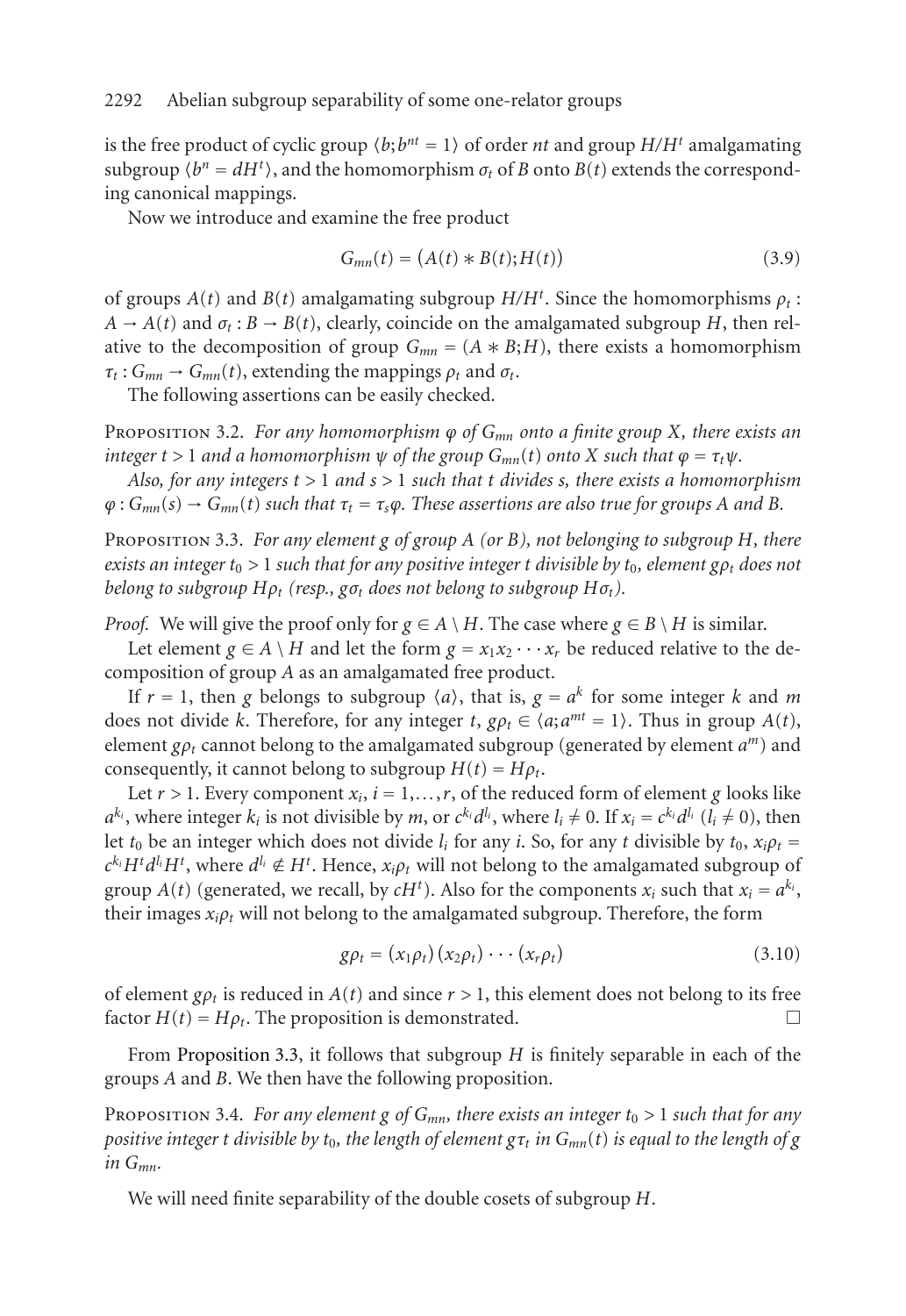<span id="page-6-0"></span>Proposition 3.5. *For any elements f and g of A (or B) such that f does not belong to the double coset HgH, there exists an integer t*<sup>0</sup> *>* 1 *such that for any positive integer t divisible by*  $t_0$ ,  $f \rho_t$  does not belong to the double coset  $H(t)(g \rho_t)H(t)$ .

*Proof.* We again consider only the case when elements *f* and *g* belong to subgroup *A*. So, suppose that  $f \in A$  and does not belong to the double coset *HgH*. In view of Proposition 3.2, it is enough to prove that there exists a homomorphism  $\varphi$  of *A* onto a finite group *X* such that element *f*  $\varphi$  of *X* does not belong to the double coset  $(H\varphi)(g\varphi)(H\varphi)$ .

To this end, let  $\overline{A} = A/C$  be the quotient group of group *A* by its (central) subgroup *C* =  $\langle c \rangle$ . The image *xC* of an element *x* ∈ *A* in *A* will be denoted by  $\overline{x}$ .

It is obvious that  $\overline{A}$  is the (ordinary) free product of the cyclic group *X* of order *m* generated by  $\overline{a}$ , and the infinite cycle *Y* generated by *d*. The canonical homomorphism of *A* onto  $\overline{A}$  maps subgroup *H* onto subgroup *Y*, and consequently the image of the double coset *HgH* is the double coset *Y* $\overline{g}Y$ . Since *C*  $\leq$  *H*, element  $\overline{f}$  does not belong to this coset *YgY*.

We can assume, without loss of generality, that any of the elements  $\overline{f}$  and  $\overline{g}$ , if it is different from the identity, has a reduced form, where the first and the last syllables do not belong to subgroup *Y*. Every *Y*-syllable of these reduced forms can be written as  $\overline{d}^k$ , for some integer  $k \neq 0$ . Since the set *M* of all such exponents *k* is finite, we can choose an integer  $t > 0$  such that for any  $k \in M$ , the inequality  $t > 2|k|$  holds. We denote by  $\widetilde{A} = \overline{A}/(\overline{d}^t)^{\overline{A}}$  the factor group of group  $\overline{A}$  by the normal closure of the element  $\overline{d}^t$  in group  $\overline{A}.$  The group  $\widetilde{A}$  is the free product of groups  $X$  and  $Y\!/Y^t.$  Since different integers from *M* are not congruent to one another and none are not congruent to zero modulo *t*, the reduced forms of the images  $\tilde{f}$  and  $\tilde{g}$  of elements  $\overline{f}$  and  $\overline{g}$  in  $\tilde{A}$  are the same as in  $\overline{A}$ . In particular,  $\tilde{f}$  does not belong to the double coset *Y/Y<sup>t</sup>*  $\tilde{g}$ *Y/Y<sup>t</sup>*. Since this coset consists of a finite number of ele[ments and the g](#page-1-1)roup  $\widetilde{A}$  is residually finite, there exists a normal subgroup  $\widetilde{N}$  of finite index of  $\widetilde{A}$  such that

$$
\widetilde{f} \notin (Y/Y^t \widetilde{g} Y/Y^t) \cdot \widetilde{N}.
$$
\n(3.11)

If now  $\theta$  is the product of the canonical homomorphisms of *A* onto  $\overline{A}$  and of  $\overline{A}$  onto *A* and *N* is the full preimage by  $\theta$  of the subgroup  $\tilde{N}$ , then *N* is a normal subgroup of finite index of *A* and  $f \notin (HgH)N$ . Thus, the canonical homomorphism  $\varphi$  of *A* onto the quotient group  $A/N$  has the required property and the proposition is proven.  $\Box$ 

So we quickly establish Theorem 1.2 to end with properties of group *Gmn*.

#### **4. Proof of Theorem 1.2**

We prove the following Lemma.

LEMMA 4.1. *Let*  $g$  ∈  $G_{mn}$  *such that*  $g^{-1}Hg ∩ H ≠ 1$ *. Then*  $g$  *belongs to one of the subgroups A or B. In particular, any element of Gmn, which commutes with a nonidentity element of subgroup H, belongs to A or B.*

*Proof.* We will prove that if the length of an element  $g \in G_{mn}$  is greater than 1, then  $g^{-1}Hg \cap H = 1$ . Hence, obviously, the lemma follows.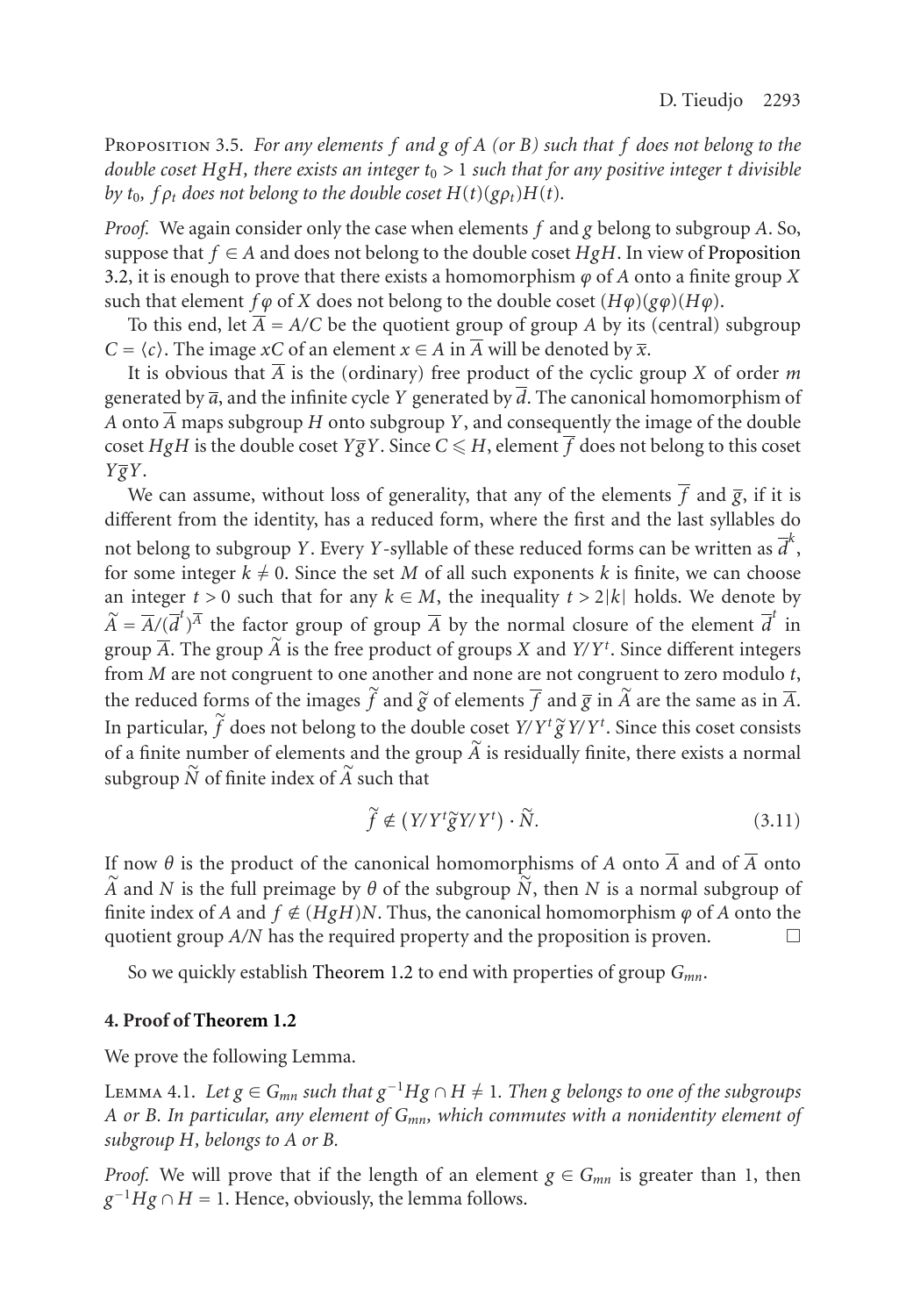So let  $g \in G_{mn} = (A * B; H)$  with reduced form  $g = g_1 g_2 \cdots g_r$  and let  $r > 1$ . [Ass](#page-7-0)ume that *g*<sub>1</sub> ∈ *A*; the case when *g*<sub>1</sub> ∈ *B* is similar. Let *g*<sup>-1</sup>*h*<sub>1</sub>*g* = *h*<sub>2</sub> for some elements *h*<sub>1</sub> and *h*<sub>2</sub> of the subgroup *H*. We write this equality more precisely:

(IV)

<span id="page-7-0"></span>
$$
g_r^{-1} \cdots g_2^{-1} g_1^{-1} h_1 g_1 g_2 \cdots g_r = h_2. \tag{4.1}
$$

Since the expr[ession of the left-](#page-0-0)hand side of equality (4.1) is not reduced in *A*, we have the inclusion  $g_1^{-1}h_1g_1$  ∈ *H*. Hence, it follows by Proposition 3.1 that,  $h_1 \in \langle c \rangle$  and  $g_1^{-1}h_1g_1$  = *h*<sub>1</sub> because *g*<sub>1</sub> [does no](#page-1-1)t belong to *H* and  $g_1^{-1}Hg_1 ∩ H = \langle c \rangle$ . Therefore, equality (4.1) becomes

$$
g_r^{-1} \cdots g_2^{-1} h_1 g_2 \cdots g_r = h_2, \qquad (4.2)
$$

and hence in any case *r* = 2 or *r* > 2, the inclusion  $g_2^{-1}h_1g_2$  ∈ *H* takes place. Since  $g_2$  belongs to subgroup *B* and also does not belong to subgroup  $H$ ,  $h_1 \in \langle d \rangle$  because  $g_2^{-1}Hg_2 \cap$ *H* =  $\langle d \rangle$  (see Proposition 3.1). Thus,  $h_1 \in \langle c \rangle \cap \langle d \rangle = 1$ . Consequently,  $h_1 = 1$  as required.  $\Box$ 

*Proof of Theorem 1.2.* Let *U* be an abelian subgroup of group *Gmn* and let *U* contain a cyclically reduced element  $u = u_1 u_2 \cdots u_r$  of length greater than 1. It is not difficult to see that any other nonidentity element  $\nu$  of U is cyclically reduced of length greater than 1.

Indeed, suppose that  $v = v_1v_2 \cdots v_s$  is another nonidentity element of *U*. So  $uv = vu$ . Then certainly  $v \notin H$ , since  $U \cap H = 1$ . If  $s = 1$ , then  $v$  belongs to one of the subgroups *A* or *B* together with one of the elements  $u_1$  or  $u_r$ . Let for example  $\nu$  and  $u_1$  belong to the same subgroup *A* or *B* and let *ur* and *v* belong to different subgroups *A* and *B*. From  $uv = vu$ , we have the equality

$$
u_1 u_2 \cdots u_r v = v u_1 u_2 \cdots u_r, \qquad (4.3)
$$

from which the left-hand side has length  $r + 1$ , while the right-hand side has length  $r - 1$ or  $r$ , depending on whether element  $vu_1$  belongs to  $H$  or not. Hence, this inequality of lengths is a contradiction which proves that  $s > 1$ . Now suppose that  $\nu$  is not cyclically reduced. This means that elements  $v_1$  and  $v_s$  belong to the same subgroup *A* or *B* and this subgroup contains one of the elements  $u_1$  and  $u_r$ ; let it be  $u_1$ . Then from the equality  $uv = vu$ , that is,

$$
u_1 u_2 \cdots u_r v_1 v_2 \cdots v_s = v_1 v_2 \cdots v_s u_1 u_2 \cdots u_r, \qquad (4.4)
$$

the left-hand side has length  $r + s$ , while the right-hand side has length  $r + s - 1$ ; this is again impossible. So, element  $\nu$  is cyclically reduced, and consequently any nonidentity element from *U* is cyclically reduced and has length greater than 1.

Let *u* be now a nonidentity element of minimum length from subgroup *U* and let  $u = u_1 u_2 \cdots u_r$  be reduced. We claim that subgroup *U* is generated by *u*. Namely, for any nonidentity element  $v \in U$ , we will prove by induction on  $l(v)$  that v is equal to some power of *u*.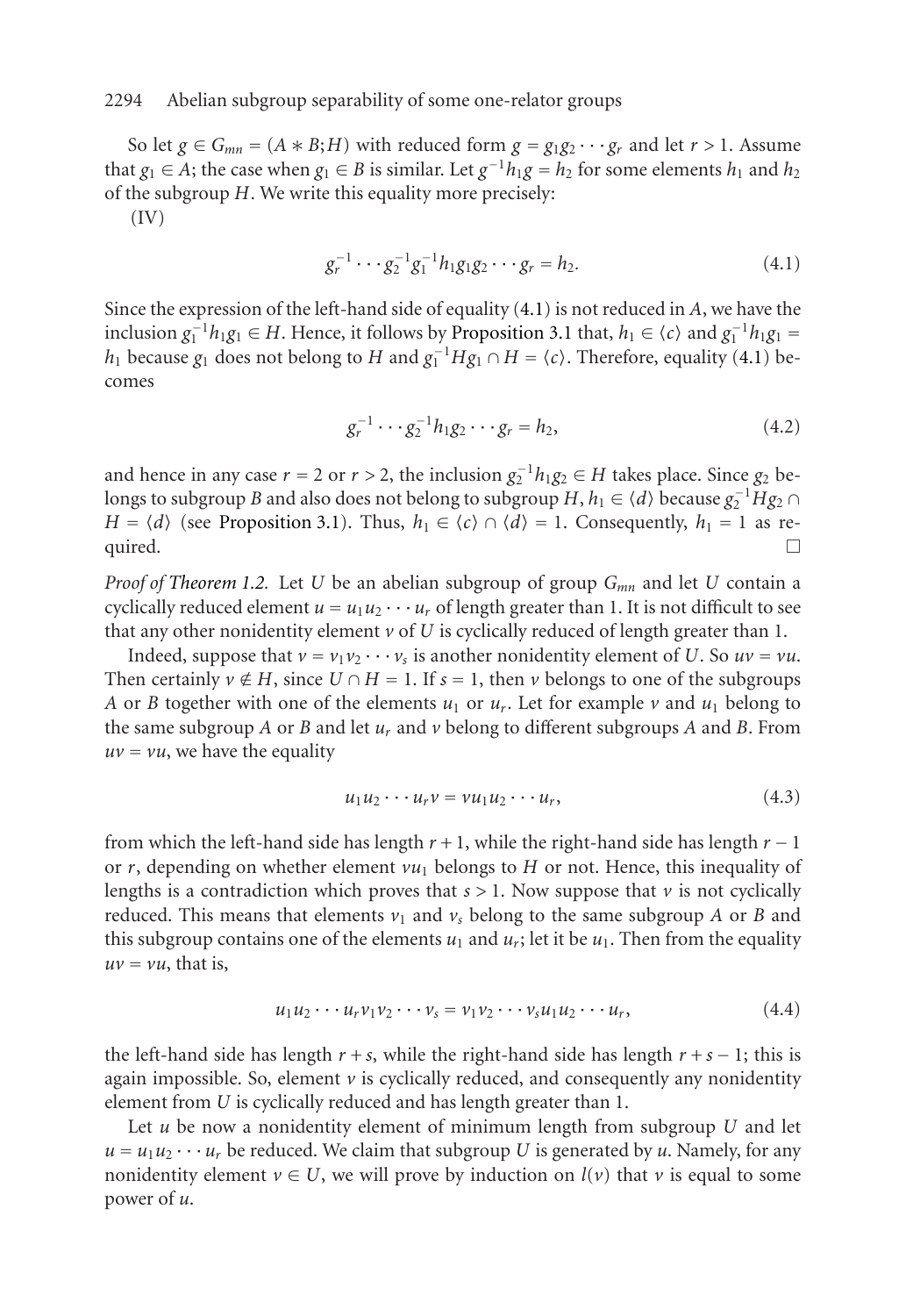Let  $v = v_1v_2 \cdots v_s$  be a reduced form of such an element *v*. We recall that by the selection of the element *u*, we have the inequality  $s \ge r$ . If we replace, when necessary, *v* by  $v^{-1}$ , we can, without loss of generality, consider that elements  $u_1$  and  $v_1$  belong to the same subgroup *A* or *B*. Then  $u_r$  and  $v_1$ , as well as elements  $u_1$  and  $v_s$ , also belong to different subgroups, and consequently, the forms of both parts of the equality

$$
u_1u_2\cdots u_r v_1v_2\cdots v_s = v_1v_2\cdots v_s u_1u_2\cdots u_r \qquad (4.5)
$$

are reduced. By the equalities in (2.2), there exist elements  $h_0, h_1, \ldots, h_{r+s}$  of subgroup *H* such that

$$
u_i = h_{i-1}^{-1} v_i h_i \quad (1 \le i \le r + s) \quad h_0 = h_{r+s} = 1. \tag{4.6}
$$

Hence,  $u = v_1v_2 \cdots v_r h_r$ , and consequently, if  $s = r$ , we have  $u = v h_r$ . But then,  $h_r =$  $v^{-1}u \in U \cap H$ . Hence  $h_r = 1$  and  $v = u$ . So, if  $s = r$ , our statement is satisfied.

If *s* > *r*[, w](#page-11-2)e [h](#page-11-3)ave  $v = uv'$ , where  $v' = h_r^{-1}v_{r+1} \cdots v_s$  and the length of element  $v' \in U$ is less than *s*. Hence, by induction,  $v' = u^k$  for some integer *k*. Therefore,  $v = u^{k+1}$ , and hence the proof is complete hence the proof is complete.

We now proc[eed](#page-0-0) [to](#page-0-0) [the](#page-0-0) [pro](#page-0-0)of of Theorem 1.1.

## **5. Proof of Theorem 1.1**

Before we go through this proof, we note that for any  $t > 1$ , each of the groups  $A(t)$  and  $B(t)$  is the amalgamated free product of two finite groups. Hence,  $A(t)$  and  $B(t)$  are freeby-finite [6], and therefore they are  $\pi_c$  [7].

We also see that *A* and *B* are free products of finitely generated abelian groups amalgamating cyclic subgr[oups. Thus by \[8](#page-1-1)] or [10], groups *A* and *B* are  $\pi_c$ .

So, to prove Theorem 1.1, it is enough to show that for any two elements *f* and *g* of *G<sub>mn</sub>*, where  $f \notin \langle g \rangle$ , there exists an integer  $t > 1$  such that  $f \tau_t \notin \langle g \rangle \tau_t$ . Then it will be possible to find a homomorphism  $\psi$  of  $G_{mn}(t)$  onto a finite group X such that  $(f\tau_t)\psi \notin \langle g \rangle(\tau_t)\psi$ , and consequently the product  $\tau_t\psi$  will be the required homomorphism of group *Gmn* onto a finite group.

Now let  $f$  and  $g$  be a pair of elements of  $G_{mn}$  [such](#page-2-0) that  $f \notin \langle g \rangle$ . We can assume that *g* is cyclically reduced. Group *Gmn* is residually finite as was mentioned. So we consider  $g \neq 1$  and clearly  $f \neq 1$ .

If *f*  $\notin$   $\langle g \rangle$ , then by Proposition 2.2, we have the following cases.

- (1) Elements *f* and *g* belong to the same factor *A* or *B* and  $f \neq g^k$  for all integers *k*.
- (2) Elements *f* and *g* belong to different factors *A* and *B* and  $f \neq g^k$  for all integers *k*. (3)  $l(g) = 1$  and  $l(f) > 1$ .
- (4)  $l(f) = 1$  and  $l(g) > 1$ .

(5)  $l(f) > 1$ ,  $l(g) > 1$  and  $l(g)$  does not divide  $l(f)$ .

(6)  $l(f) > 1$ ,  $l(g) > 1$  and  $l(g)$  divides  $l(f)$ , but (2.4) is not satisfied.

We prove separately the above cases.

*Case (1).* Assume first that both elements lie in one of the subgroups *A* or *B*; let it be *A* for instance. Since  $f \notin \langle g \rangle$  and since *A* is  $\pi_c$ , there exists a homomorphism  $\varphi$  of *A* onto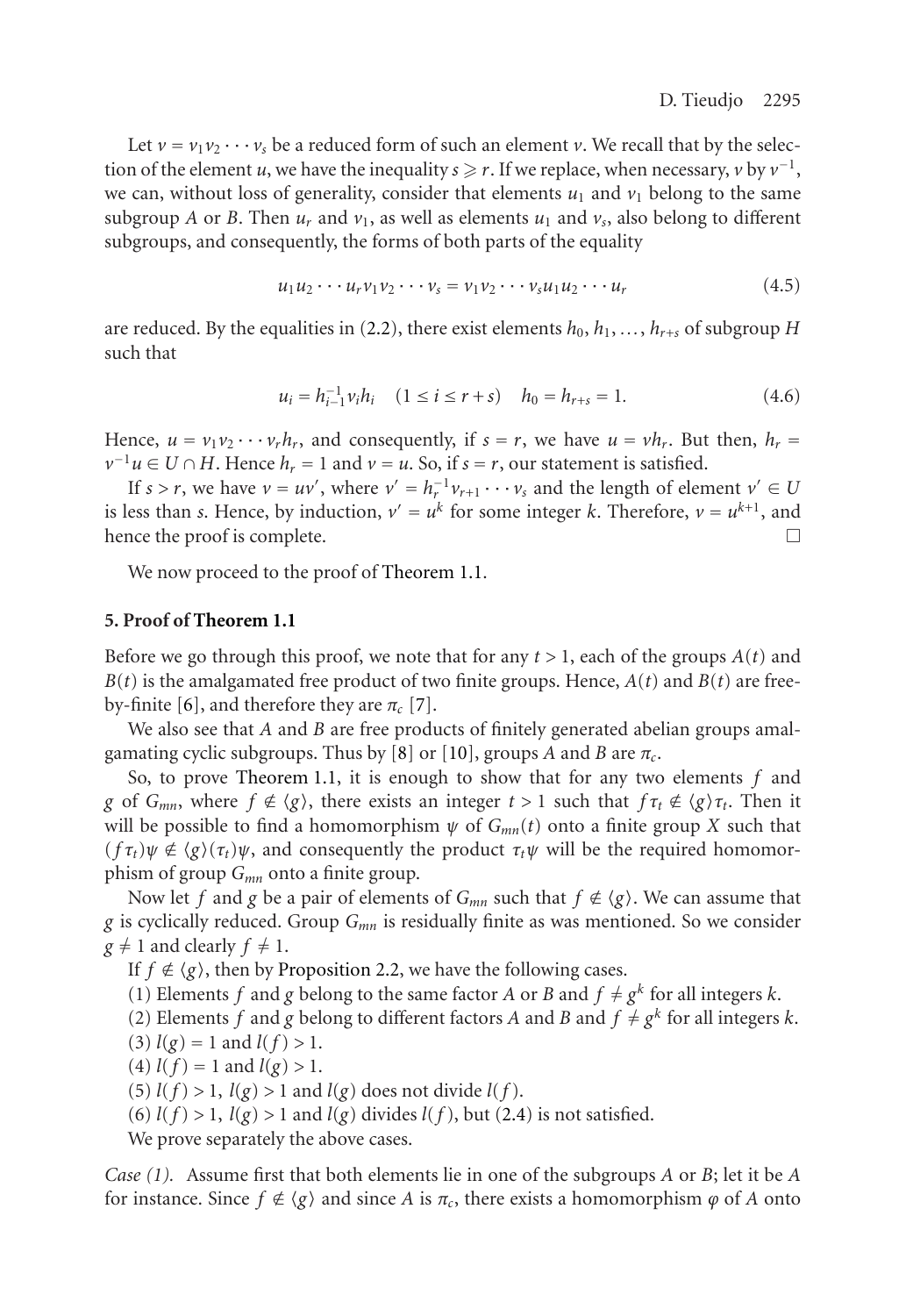some finite group *X* such that  $f\varphi \notin \langle g \rangle \varphi$ . By Proposition 3.2, there exist an integer  $t > 1$ and a homomorphism  $\psi$  of  $A(t)$  onto  $X$  such that  $\varphi = \rho_t \psi$ . This means that  $f \rho_t \notin \langle g \rangle \rho_t$ in *A*(*t*). Thus, by Proposition 2.2, for t[he given integer](#page-1-1) *t*, in group  $G_{mn}(t)$ , elements  $f\tau_t$ and  $g\tau_t$  belong to the free factor  $A(t)$  and  $f\tau_t \notin \langle g \rangle \tau_t$ .

*Case (2).* Let elements *f* and *g* now lie in different subgroups *A* and *B*; for example let *f* belong to *A*, let *g* belong to *B*, and each o[f](#page-1-1) [these](#page-1-1) [elements](#page-1-1) does not belong to the subgroup *H*. By [Proposit](#page-5-0)ion 3.3, there exists an integer  $t_1 > 1$  such that for any positive integer *t* divisible by  $t_1$ ,  $f \rho_t$  does not belong to  $H \rho_t$ , and there exists an integer  $t_2 > 1$  such that for any positive integer *t* divisible by  $t_2$ ,  $g\sigma_t$  does not belong to  $H\sigma_t$ . Thus, at  $t = t_1t_2$ , elements  $f\tau_t$  and  $g\tau_t$  belong to different free factors  $A(t)$  and  $B(t)$  of  $G_{mn}(t)$  and also do not belong to the a[malgamated](#page-1-1) [subg](#page-1-1)roup  $H(t)$  relative to the decomposition of  $G_{mn}(t)$ . Hence,  $f\tau_t \notin \langle g \rangle \tau_t$  since otherwise, by Proposition 2.2, this would imply that elements *f*  $\tau_t$  and  $g\tau_t$  belong to the amalgamated subgroup  $H(t)$ .

*Case* (3).  $l(g) = 1$  and  $l(f) > 1$ . thus,  $f \notin \langle g \rangle$  by Proposition 2.2.

From [Proposition 3.4,](#page-5-0) it follows that there exists an integer  $t_1 > 1$  such that for any positive integer *t* divisible by  $t_1$ , the length of  $f \tau_t$  in  $G_{mn}(t)$  is equal to the length of f in *G<sub>mn</sub>*; that is,  $l(f\tau_t) > 1$ . Similarly, there exists an integer  $t_2 > 1$  such that for any positive integer *t* divisible by  $t_2$ ,  $l(g\tau_t) = 1$  in  $G_{mn}(t)$ . Thus, at  $t = t_1t_2$ ,  $l(f\tau_t) > 1$  and  $l(g\tau_t) = 1$  in *G<sub>mn</sub>*(*t*[\). Hence, f](#page-1-1)rom Proposition 2.2,  $f\tau_t \notin \langle g \rangle \tau_t$  and the required integer *t* is found.

*Case* (4).  $l(g) > 1$  and  $l(f) = 1$ . The proof of this cas[e is](#page-2-0) similar to the proof of case (3) above.

*[Case](#page-1-1)* [\(5\).](#page-1-1)  $l(f) > 1$ ,  $l(g) > 1$ , and  $l(g)$  [does](#page-2-0) not divide  $l(f)$ .

From Proposition 3.4, there exists an integer  $t_1 > 1$  such that for any positive integer *t* divisible by  $t_1$ ,  $l(f \tau_t) = l(f)$ . Similarly, there exists an integer  $t_2 > 1$  such that for any positive integer *t* divisible by  $t_2$ ,  $l(g\tau_t) = l(g)$ . Thus at  $t = t_1t_2$ , elements  $f\tau_t$  and  $g\tau_t$  of  $G_{mn}(t)$  are such that  $l(f \tau_t) > 1$ ,  $l(g \tau_t) > 1$ , and  $l(g \tau_t)$  does not divide  $l(f \tau_t)$ . Hence, from Proposition 2.2,  $f\tau_t$  cannot belong to the subgroup  $\langle g \rangle \tau_t$ .

*Case* (6).  $l(f) > 1$ ,  $l(g) > 1$ , and  $l(g)$  divides  $l(f)$  but (2.4) is not satisfied.

Let  $f = x_1 x_2 \cdots x_r$  be reduced and let  $g = y_1 y_2 \cdots y_s$  be cyclically reduced. By Proposition 2.2, if  $f = g^k$  for some integer  $k \neq 0$ , then  $r = ks$  and the[re exist elements](#page-5-0)  $h_0, h_1, \ldots, h_k$  of *H* such that property (2.4) is satisfied. Thus elements  $x_i$  and  $y_i$  (1 ≤ *i* ≤ *ks*) belong to the same free factor and define the same double coset of *H* and  $y_j = y_{j+ls}$  for  $1 \leq j \leq s$  and  $0 \leq l \leq k-1$ .

So, if  $f \notin \langle g \rangle$ , three subcases arise.

*Subcase (i).* Suppose that, for some integer  $i = 1,...,ks$ , elements  $y_i$  and  $x_i$  lie in different free factors *A* and *B* of group *Gmn* (and, certainly, are not in the subgroup *H*). Then as in case (2) above, there exists an integer  $t_i > 1$  such that for any positive integer t divisible by  $t_i$ , elements  $x_i \tau_t$  and  $y_i \tau_t$  belong to the different free factors  $A(t)$  and  $B(t)$ , respectively, and do not belong to the amalgamated subgroup  $H(t)$  of  $G_{mn}(t)$ . Also by Proposition 3.4, there exist integers  $t' > 1$  and  $t'' > 1$  such that for any positive integer  $t$  divisible by  $t'$  , the length of  $f\tau_t$  in  $G_{mn}(t)$  is equal to r and for any positive integer t divisible by t'', the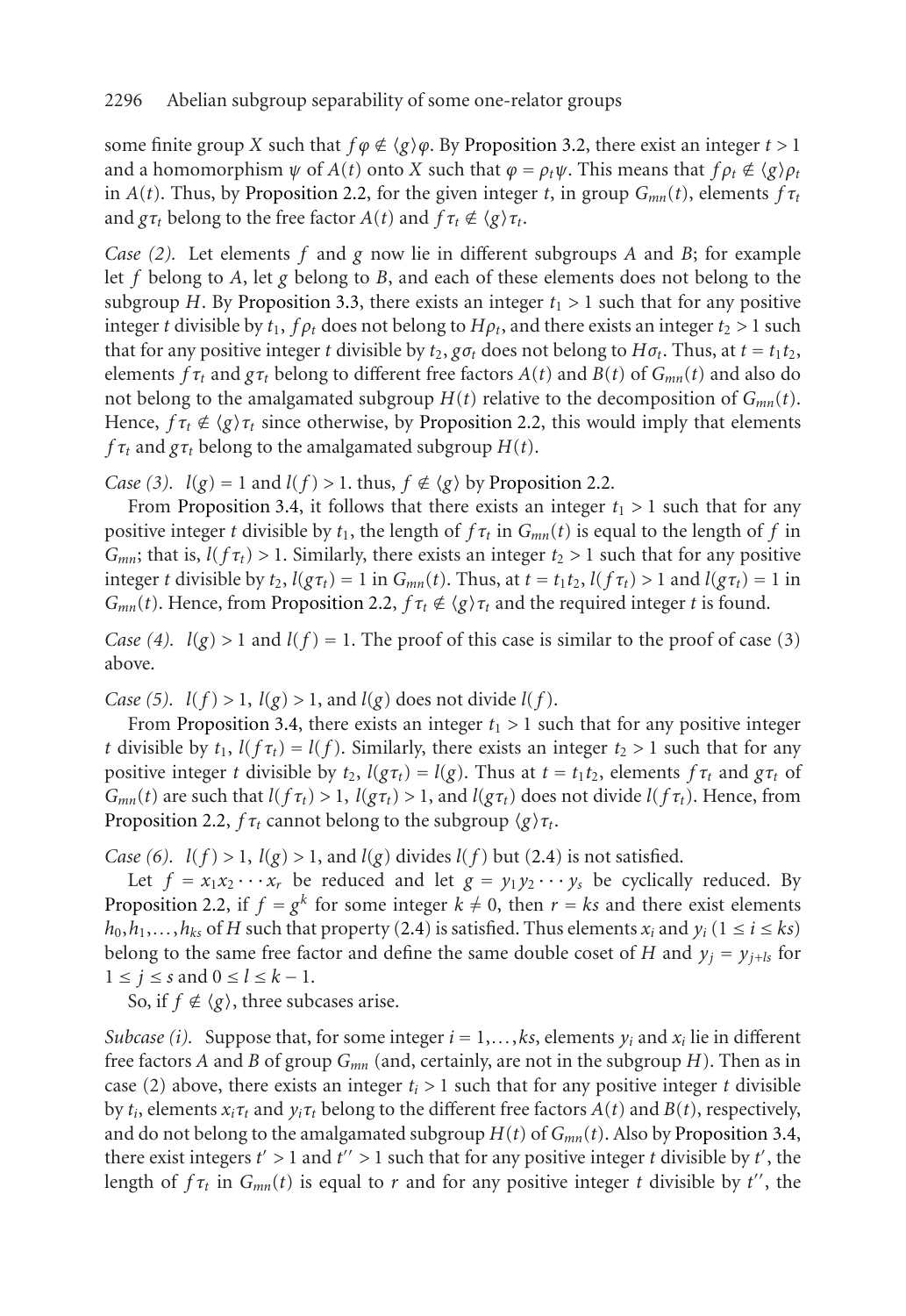length of  $g\tau_t$  in  $G_{mn}(t)$  is equal to *s*. Thus, at  $t = t_i t' t''$ , elements  $f\tau_t$  and  $g\tau_t$  have reduced forms

$$
(x_1\tau_t)(x_2\tau_t)\cdots(x_r\tau_t), \qquad (y_1\tau_t)(y_2\tau_t)\cdots(y_s\tau_t), \qquad (5.1)
$$

respectively, in  $G_{mn}(t)$  and  $x_i \tau_t$  and  $y_i \tau_t$  belong to different free factors  $A(t)$  and  $B(t)$ , respectively, and do not belong to the amalgamated subgroup *H*(*t*). Hence, by Proposition 2.2,  $f\tau_t$  cannot belong to subgroup  $\langle g \rangle \tau_t$  in group  $G_{mn}(t)$ .

*Subcase (ii).* Let now, for all  $i = 1,...,ks$ , elements  $y_i$  and  $x_i$  belong to the same subgroup *A* or *B* and for some *j* ( $j = 1,...,ks$ ), element  $x_j$  does not belong to the double coset  $H y_jH$ . Suppose that  $x_j$  and  $y_j$  both belong to A. By Proposition 3.5, there exists an integer  $t_i > 1$  such that for any positive integer *t* divisible by  $t_i$ , element  $x_i \rho_t$  is not in the double coset  $H/H^t(y_j\rho_t)H/H^t$  $H/H^t(y_j\rho_t)H/H^t$ . Also by Proposition 3.4, there exist integers  $t' > 1$  and  $t'' > 1$  such that, for any positive integer *t* divisible by *t'*, the length of  $f\tau_t$  in  $G_{mn}(t)$  is equal to  $r$  and for any positive integer *t* divisible by *t''*, the length of  $g\tau_t$  in  $G_{mn}(t)$  is equal to *s*. Since *r* = *ks*, at *t* = *t<sub>j</sub>t't''*, elements  $f\tau_t$  and  $g\tau_t$  have reduced forms

$$
(x_1\tau_t)(x_2\tau_t)\cdots(x_r\tau_t), \qquad (y_1\tau_t)(y_2\tau_t)\cdots(y_r\tau_t), \qquad (5.2)
$$

respectively, in  $G_{mn}(t)$  and  $x_j \tau_t$  does not lie in the double coset  $H/H^t(y_j \tau_t)H/H^t$ . Hence by Proposi[tion](#page-2-0) 2.2,  $f\tau_t$  cannot belong to subgroup  $\langle g \rangle \tau_t$  in  $G_{mn}(t)$ , since (2.4) is not satisfied. Thus integer *t* is found.

*Subcase (iii).* We suppose now that for some *i*,  $y_i \neq y_{i+1s}$ ,  $1 \leq i \leq s$ , and  $1 \leq l \leq k-1$ .

(a) If these elements  $y_i$  and  $y_{i+k}$  belong to the same subgroup *A* or *B*, then as in case (1) above, since groups *A* and *B* are residually finite, there exis[ts a](#page-2-0) ho[momorphism](#page-1-1)  $\varphi$  of group *A* (or *B*) onto some finite group *X* such that  $y_i\phi \neq y_{i+1s}\phi$ . But since by Proposition 3.2 any [homomorphi](#page-0-0)sm of group *A* (group *B*) onto a finite group factors through some group  $A(t)$  (resp.,  $B(t)$ ), for this *t*, there exists homomorphism  $\psi$  of group  $A(t)$  (or  $B(t)$ ) onto *X* such that  $\varphi = \rho_t \psi$ . Then, in the free factor and thus in  $G_{mn}(t)$ ,  $y_i \rho_t \neq y_{i+k} \rho_t$ , and so condition (2.4) for the inclusion of element  $f\tau_t$  in subgroup  $\langle g \rangle \tau_t$  will not be satisfied.

(b) If these elements  $y_i$  and  $y_{i+k}$  belong to different subgroups *A* and *B*, then similar to case (2), for some value of *t*, elements  $y_i \tau_t$  and  $y_{i+k} \tau_t$  belong to different free factors  $A(t)$  and  $B(t)$  of group  $G_{mn}(t)$  and also do not belong to the amalgamated subgroup *H*(*t*). Thus, in group  $G_{mn}(t)$ ,  $y_i \tau_t \neq y_{i+k} \tau_t$  and condition (2.4) of Proposition 2.2 will not be satisfied. So, element  $f\tau_t$  cannot be in subgroup  $\langle g \rangle \tau_t$ . Hence we have the proof of Theorem 1.1.

#### **Acknowledgments**

The author gratefully acknowledges the financial support from the International Mathematical Union (IMU) CDE Exchange Programme and The Abdus Salam International Centre for Theoretical Physics (ICTP) for the visit to the ICTP in summer 2004.